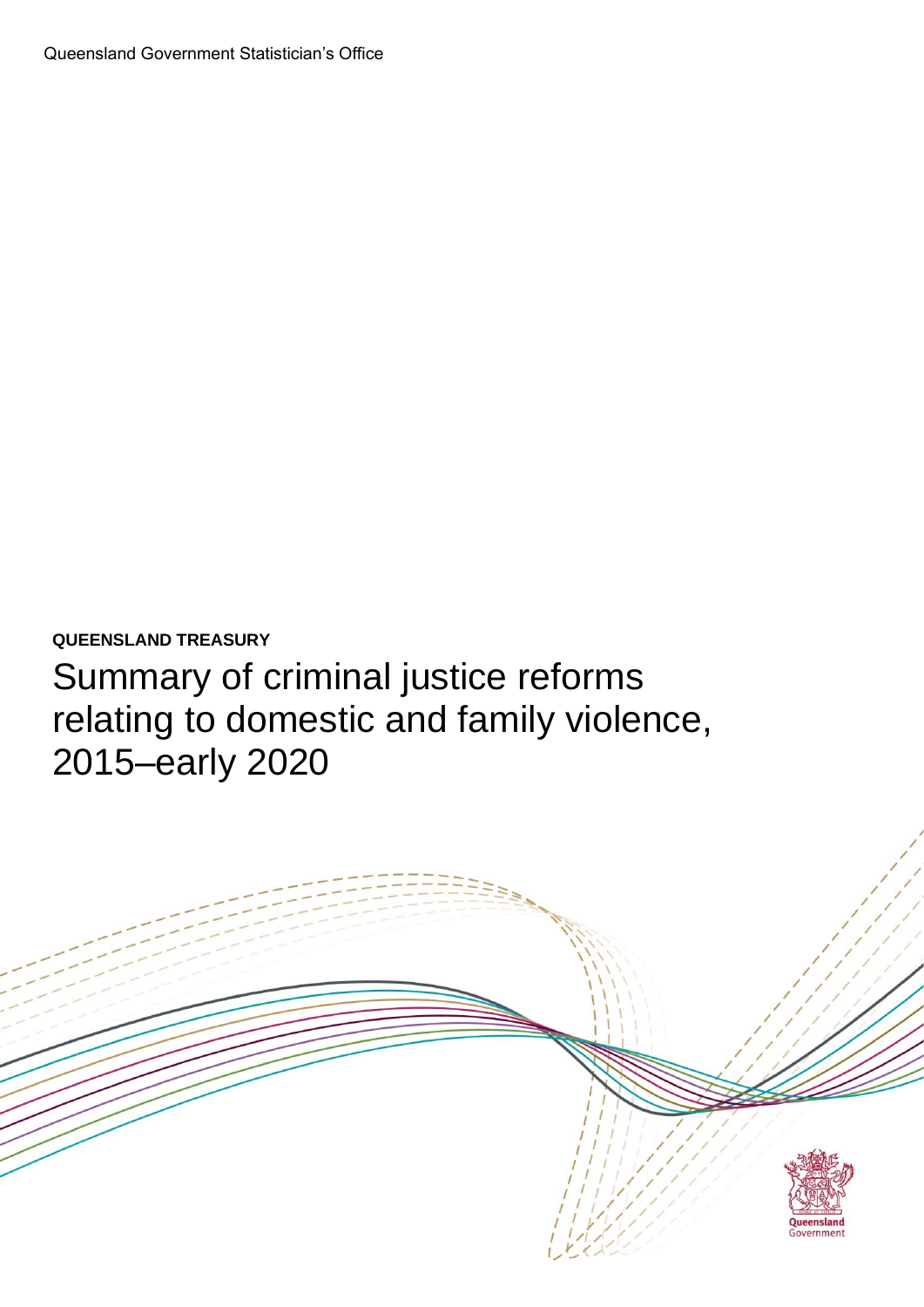

## **Queensland Government Statistician's Office** Queensland Treasury

[http://www.qgso.qld.gov.au](http://www.qgso.qld.gov.au/)

© The State of Queensland (Queensland Treasury), 2021

The Queensland Government supports and encourages the dissemination and exchange of information. However, copyright protects this publication. The State of Queensland has no objection to this material being reproduced, made available online or electronically but only if it is recognised as the owner of the copyright and this material remains unaltered.

## **Licence**

This document is licensed under a Creative Commons Attribution (CC BY 4.0) International licence.



To view a copy of this licence, visit<https://creativecommons.org/licenses/by/4.0>

## **Attribution**

Content from this report should be attributed to:

Queensland Government Statistician's Office, Queensland Treasury, *Summary of criminal justice reforms relating to domestic and family violence, 2015–early 2020*.

## **Disclaimer**

While great care has been taken in collecting, processing analysing, and extracting information, Queensland Government Statistician's Office, Queensland Treasury makes no warranty regarding errors or omissions and assumes no legal liability or responsibility for loss or damage resulting from the use of the information.

Summary of criminal justice reforms relating to domestic and family violence, 2015–early 2020 in the state of control of the state of the state of the state of the state of the state of the state of the state of the state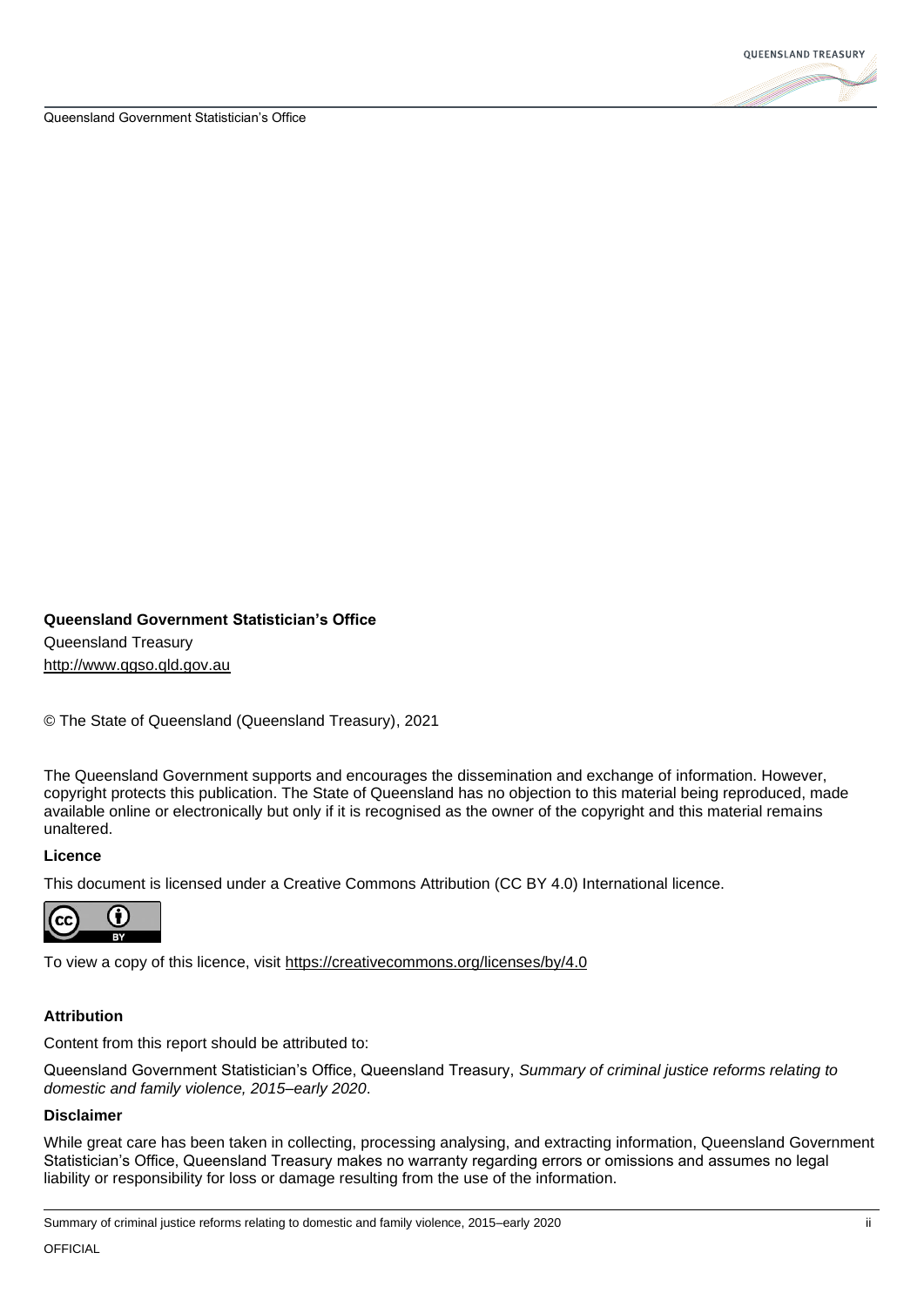

## Acronyms

- CJS criminal justice system
- DFV domestic and family violence
- DVO domestic violence order
- IO intervention order
- PPN police protection notice
- QPS Queensland Police Service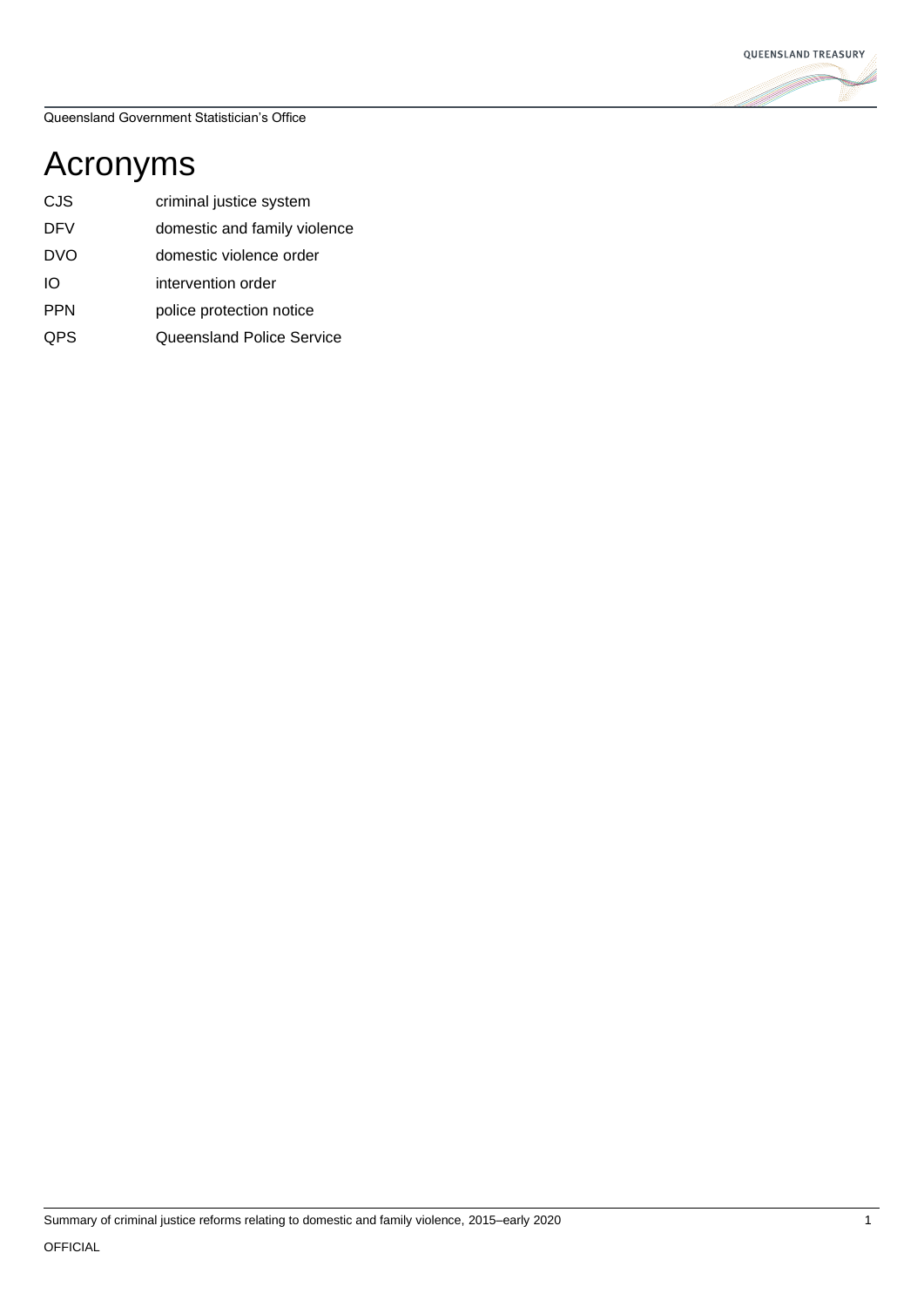# Introduction

A range of initiatives and reform activities that aim to reduce domestic and family violence  $(DFV)^1$  in the community have been implemented by the Queensland Government following the release of the *Not Now, Not Ever: Putting an end to domestic and family violence in Queensland* (*Not Now, Not Ever*) report in 2015.<sup>2</sup> This report included 140 recommendations which were used to inform the development of Queensland's *Domestic and Family Violence Prevention Strategy 2016–2020*. <sup>3</sup> This strategy seeks to ensure that 'all Queenslanders live safely in their own homes and children can grow and develop in safe and secure environments'. It lists three underpinning foundational elements which align with the key areas of reform identified in the *Not Now, Not Ever* report:

- i. A significant shift in community attitudes and behaviours.
- ii. An integrated response system that delivers the services and support that victims and perpetrators need.
- iii. A stronger justice system response that will prioritise victim safety and hold perpetrators to account.

This document is intended to provide a summary of criminal justice reforms related to DFV. Reform activities are listed in the below table and are categorised depending on their primary relationship with reform areas identified above. Reforms which involve the Queensland criminal justice system primarily align with the second and third elements listed above.

<sup>&</sup>lt;sup>1</sup> DFV is behaviour by a person (the first person) towards another person (the second person) with whom the first person is in a relevant relationship (intimate personal, family, or informal care relationship) that is physically, sexually, emotionally, psychologically, or economically abusive; and/or is threatening, coercive, or in any other way controls or dominates the second person and causes the second person to fear for the second person's safety or wellbeing or that of someone else (as defined in the *Domestic and Family Violence Protection Act 2012* (Qld)).

<sup>2</sup> The Special Taskforce on Domestic and Family Violence in Queensland 2015, *[Not Now, Not Ever report: Putting an end to domestic and family](https://www.csyw.qld.gov.au/resources/campaign/end-violence/about/dfv-report-vol-one.pdf)  [violence in Queensland](https://www.csyw.qld.gov.au/resources/campaign/end-violence/about/dfv-report-vol-one.pdf)*, Brisbane.

<sup>3</sup> Queensland Government 2015, *[Domestic and family violence prevention strategy 2016–2026](https://www.csyw.qld.gov.au/resources/campaign/end-violence/dfv-prevention-strategy.pdf)*, Brisbane.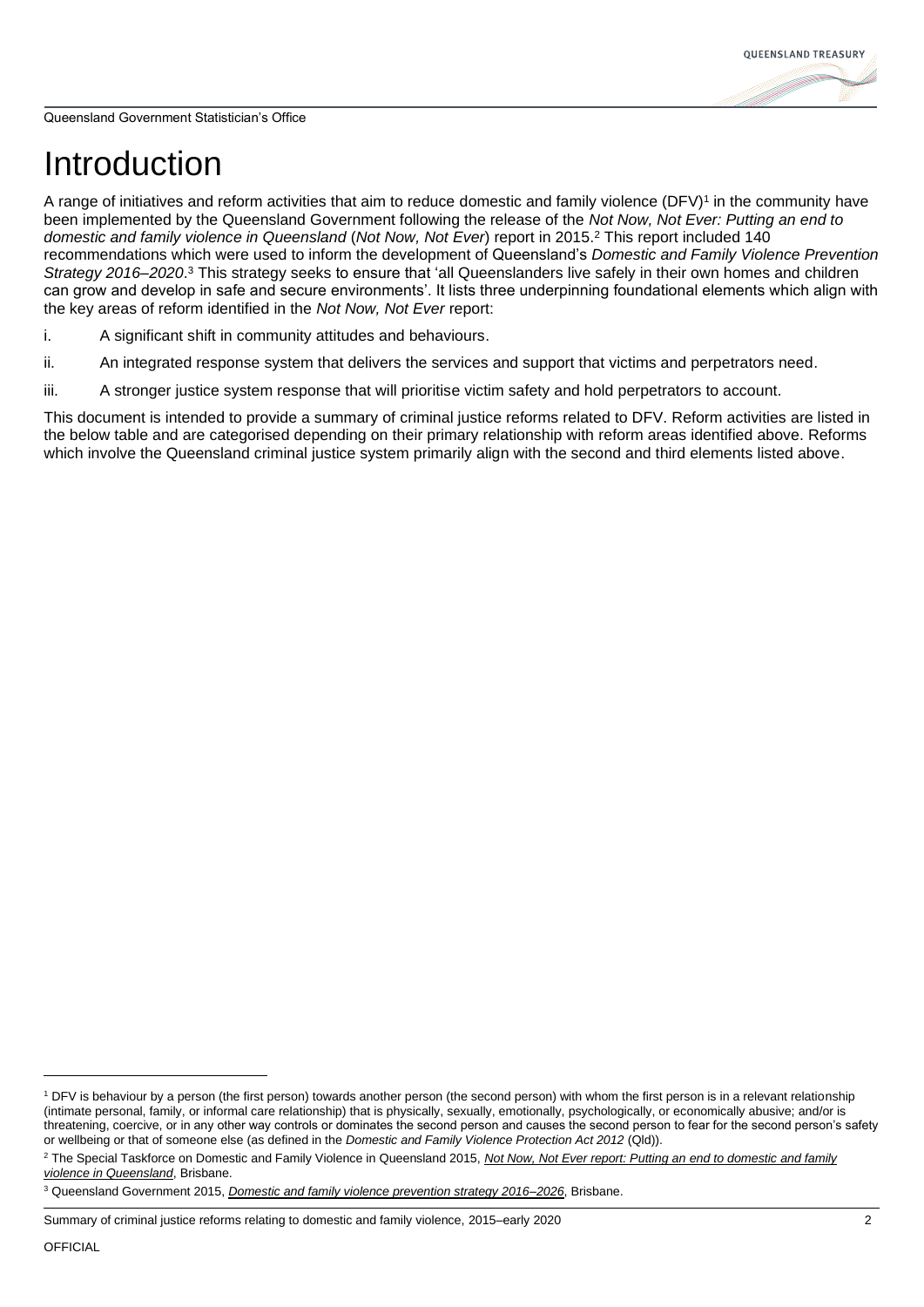

## **Queensland criminal justice system reforms aimed at ending domestics and family violence (DFV) implemented since 2015**

| <b>Reform mechanism</b>                                                                                                 | <b>Date</b>      | <b>Reform details</b>                                                                                                                                                                                                                                                                                                                              | <b>Reform</b><br>area <sup>(a)</sup> |
|-------------------------------------------------------------------------------------------------------------------------|------------------|----------------------------------------------------------------------------------------------------------------------------------------------------------------------------------------------------------------------------------------------------------------------------------------------------------------------------------------------------|--------------------------------------|
| Legislative amendment <sup>4,5,6,7</sup>                                                                                |                  |                                                                                                                                                                                                                                                                                                                                                    |                                      |
| Coroners (Domestic and<br><b>Family Violence Death</b><br><b>Review and Advisory Board)</b><br>Amendment Act 2015 (Qld) | October<br>2015  | The Domestic and Family Violence Death Review and Advisory Board established to identify common systemic failures, gaps or issues and<br>makes recommendations to improve systems, practices and procedures to help prevent further DFV-related deaths. The Board became effective<br>in December 2015 and consists of multi-disciplinary experts. | iii.                                 |
| Criminal Law (Domestic<br><b>Violence)</b> Amendment Act<br>$2015$ (Qld)                                                | October<br>2015  | Victims of DFV now automatically treated as 'special' or protected witnesses to support reducing the trauma of giving evidence in criminal<br>proceedings against alleged perpetrators. Effective 22/10/2015.                                                                                                                                      | iii.                                 |
|                                                                                                                         |                  | More severe penalties for breaching domestic violence orders (DVO) introduced. Maximum penalties for first-time and subsequent breaches of<br>DVO increased to three and five years' imprisonment respectively. Effective 22/10/2015.                                                                                                              | iii.                                 |
|                                                                                                                         |                  | Enhanced recording of DFV-related convictions by way of a notation under the Penalties and Sentences Act 1992 (Qld) so that patterns of DFV<br>are more obvious to police and court officers. Effective 01/12/2015.                                                                                                                                | iii.                                 |
| Domestic and Family<br><b>Violence Protection and</b><br><b>Another Act Amendment Act</b><br>2015 (Qld)                 | December<br>2015 | 'Ouster' conditions for perpetrators of DFV to be considered by courts in all DVO applications. An ouster condition involves removing a<br>perpetrator from the family home, increasing scope for victims to stay in their own homes when it is safe to do so. Effective 29/01/2016.                                                               | iii.                                 |
|                                                                                                                         |                  | The views and wishes of people who fear or experience DFV to be sought (where appropriate and practicable) before a decision affecting them<br>is made under the Domestic and Family Violence Protection Act 2012 (Qld). Effective 29/01/2016.                                                                                                     | iii.                                 |
|                                                                                                                         |                  | Courts are required to hear cross applications together to ensure the person most at risk is identified and protected. Effective 29/01/2016.                                                                                                                                                                                                       | iii.                                 |
| <b>Family Responsibilities</b><br><b>Commission Amendment Act</b><br>$2015$ (Qld)                                       | December<br>2015 | When DVOs are made in relation to respondents residing in a welfare reform community the court is required to notify the Family Responsibilities ii.<br>Commission. Effective 17/12/2015.                                                                                                                                                          |                                      |

<sup>4</sup> Queensland Government 2015, *Queensland government response to the report of the special taskforce on domestic and family violence*, Brisbane, [<https://cabinet.qld.gov.au/documents/2015/Aug/RespNotNowDFV/Attachments/Response.PDF>](https://cabinet.qld.gov.au/documents/2015/Aug/RespNotNowDFV/Attachments/Response.PDF).

<sup>5</sup> Queensland Government 2019, *Delivery of recommendations. Not Now, Not Ever: Putting an end to domestic and family violence in Queensland*, Brisbane, [<https://www.csyw.qld.gov.au/resources/campaign/end](https://www.csyw.qld.gov.au/resources/campaign/end-violence/dfvp-nnne-delivery-of-recommendations-report.pdf)[violence/dfvp-nnne-delivery-of-recommendations-report.pdf>](https://www.csyw.qld.gov.au/resources/campaign/end-violence/dfvp-nnne-delivery-of-recommendations-report.pdf).

<sup>6</sup> Queensland Government 2020, *Legislative changes*, [<https://www.csyw.qld.gov.au/campaign/end-domestic-family-violence/our-progress/strengthening-justice-system-responses/legislative-changes>](https://www.csyw.qld.gov.au/campaign/end-domestic-family-violence/our-progress/strengthening-justice-system-responses/legislative-changes).

<sup>7</sup> Queensland Government 2020, *Queensland Legislation*, Brisbane, [<https://www.legislation.qld.gov.au>](https://www.legislation.qld.gov.au/)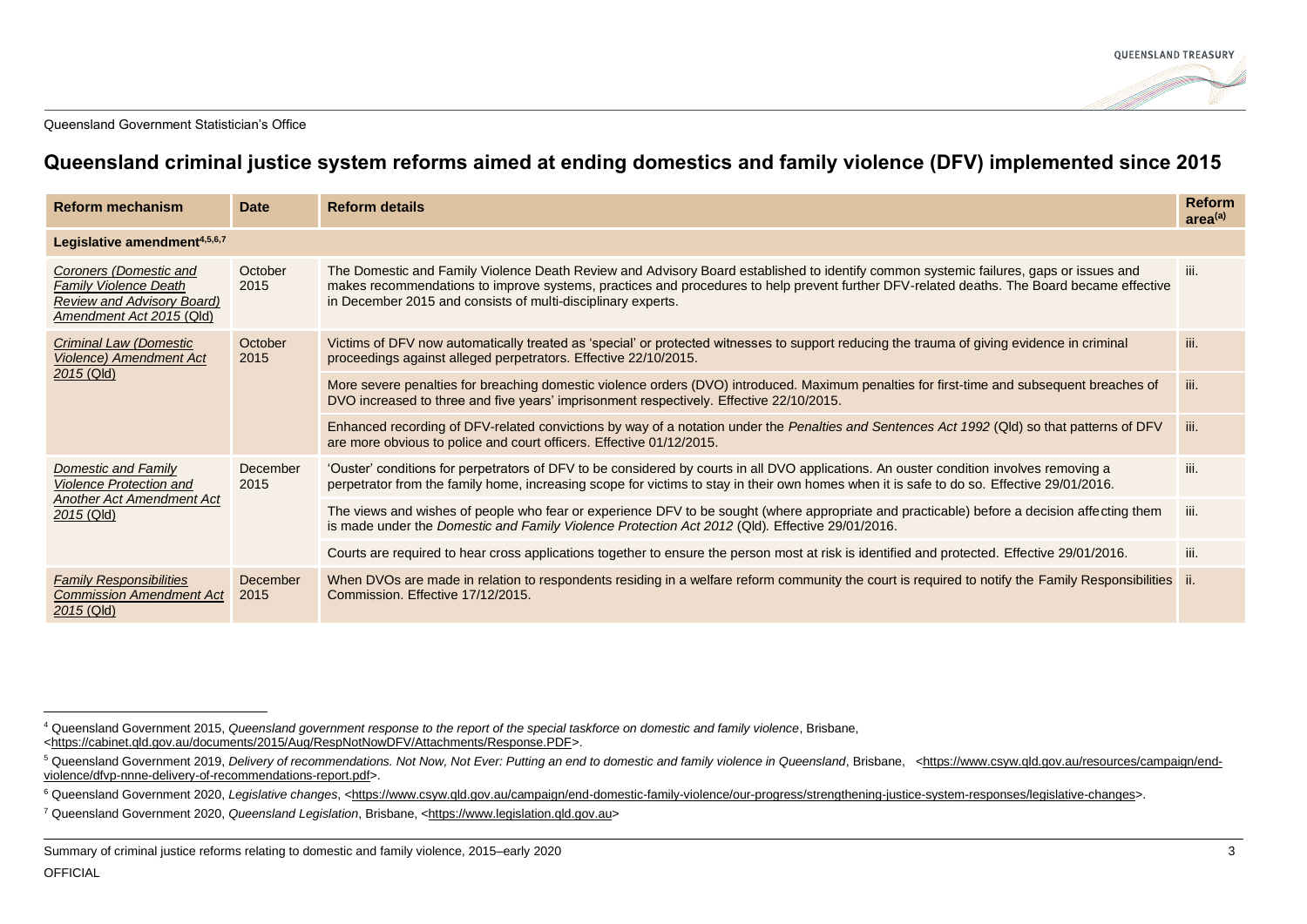

| <b>Reform mechanism</b>                                                                                | <b>Date</b>     | <b>Reform details</b>                                                                                                                                                                                                                                                                                                                                                                                                                                                                                                                                                                                                                | <b>Reform</b><br>area <sup>(a)</sup> |
|--------------------------------------------------------------------------------------------------------|-----------------|--------------------------------------------------------------------------------------------------------------------------------------------------------------------------------------------------------------------------------------------------------------------------------------------------------------------------------------------------------------------------------------------------------------------------------------------------------------------------------------------------------------------------------------------------------------------------------------------------------------------------------------|--------------------------------------|
| <b>Criminal Law (Domestic</b><br><b>Violence)</b> Amendment Act<br>2016 (Qld)                          | May 2016        | DFV becomes an aggravating factor when sentencing for criminal offences under the Penalties and Sentences Act 1992 (Qld). Effective<br>5/05/2016.                                                                                                                                                                                                                                                                                                                                                                                                                                                                                    | iii.                                 |
|                                                                                                        |                 | Non-fatal strangulation (choking, suffocation or strangulation) in a domestic setting becomes a new stand-alone offence under the Criminal<br>Code. The offence has a maximum penalty of seven years' imprisonment. Effective 5/05/2016.                                                                                                                                                                                                                                                                                                                                                                                             | iii.                                 |
| Domestic and Family<br><b>Violence Protection and</b><br>Other Legislation<br>Amendment Act 2016 (Qld) | October<br>2016 | Courts now required to consider any existing family law order it is aware of and decide if that order needs to be varied or suspended if it is not<br>consistent with the protection needed by the victim or named children. Effective 30/05/2017.                                                                                                                                                                                                                                                                                                                                                                                   | iii.                                 |
|                                                                                                        |                 | The duration of DVOs increased from a minimum of two years to five years unless the court is satisfied that there are reasons for a shorter order.<br>A court is also required to consider whether additional DVO conditions (beyond the standard conditions that the respondent be of good<br>behaviour and not commit DFV) are required to better protect the victim or a named person. Effective 30/05/2017.                                                                                                                                                                                                                      | iii.                                 |
|                                                                                                        |                 | The scope of police protection notices (PPN) expanded to enable police to better protect a victim as well as their children, relatives and<br>associates. This includes the ability to include additional conditions in PPNs, such as excluding a perpetrator from the family home and/or<br>preventing them contacting the victim of their children until a court hearing (unless there is a family law order in place permitting contact). Police<br>are also no longer required to be in the same location as the respondent to issue a PPN. Effective 30/05/2017.                                                                | iii.                                 |
|                                                                                                        |                 | Maximum penalties for breaches of PPN and release conditions increased to three years' imprisonment. New penalties are consistent with those<br>related to DVO breaches. <sup>8</sup> Effective 30/05/2017.                                                                                                                                                                                                                                                                                                                                                                                                                          | iii.                                 |
|                                                                                                        |                 | A comprehensive information sharing framework is established to facilitate information sharing between key government and non-government<br>agencies to enable better risk assessment and the management of serious DFV threats. This includes sharing of information without consent in<br>certain circumstances. Effective 30/05/2017.                                                                                                                                                                                                                                                                                             | ii.                                  |
|                                                                                                        |                 | Police are empowered to refer victims and perpetrators to specialist DFV service providers, without their consent, if there is a threat to a person's ii.<br>life, health or safety, or if the person has committed DFV. Effective 30/05/2017.                                                                                                                                                                                                                                                                                                                                                                                       |                                      |
|                                                                                                        |                 | Automatic mutual recognition of DVOs across Australia is facilitated through Queensland 's participation in the National DFV Order Scheme.<br>Effective 25/11/2017.                                                                                                                                                                                                                                                                                                                                                                                                                                                                  | iii.                                 |
|                                                                                                        |                 | The name of voluntary intervention orders (where respondents agree to attend an intervention program or counselling) is changed to intervention iii.<br>orders (IO) to reflect that although respondents must agree to an IO, once made, compliance with the order's conditions is not voluntary. Courts<br>must also consider non-compliance with an IO when making a protection order or varying a DVO. Compliance with an IO can be considered by<br>the courts when making a protection order or varying a DVO but is not considered grounds for refusing to make a protection order and varying a<br>DVO. Effective 30/05/2017. |                                      |

Summary of criminal justice reforms relating to domestic and family violence, 2015–early 2020 4

<sup>&</sup>lt;sup>8</sup> Release conditions are conditions given to a person who had been taken into custody for DFV and then released before the hearing of an application for a DVO, an urgent temporary protection order had not been obtained, or the person is the aggrieved in another PPN or DVO.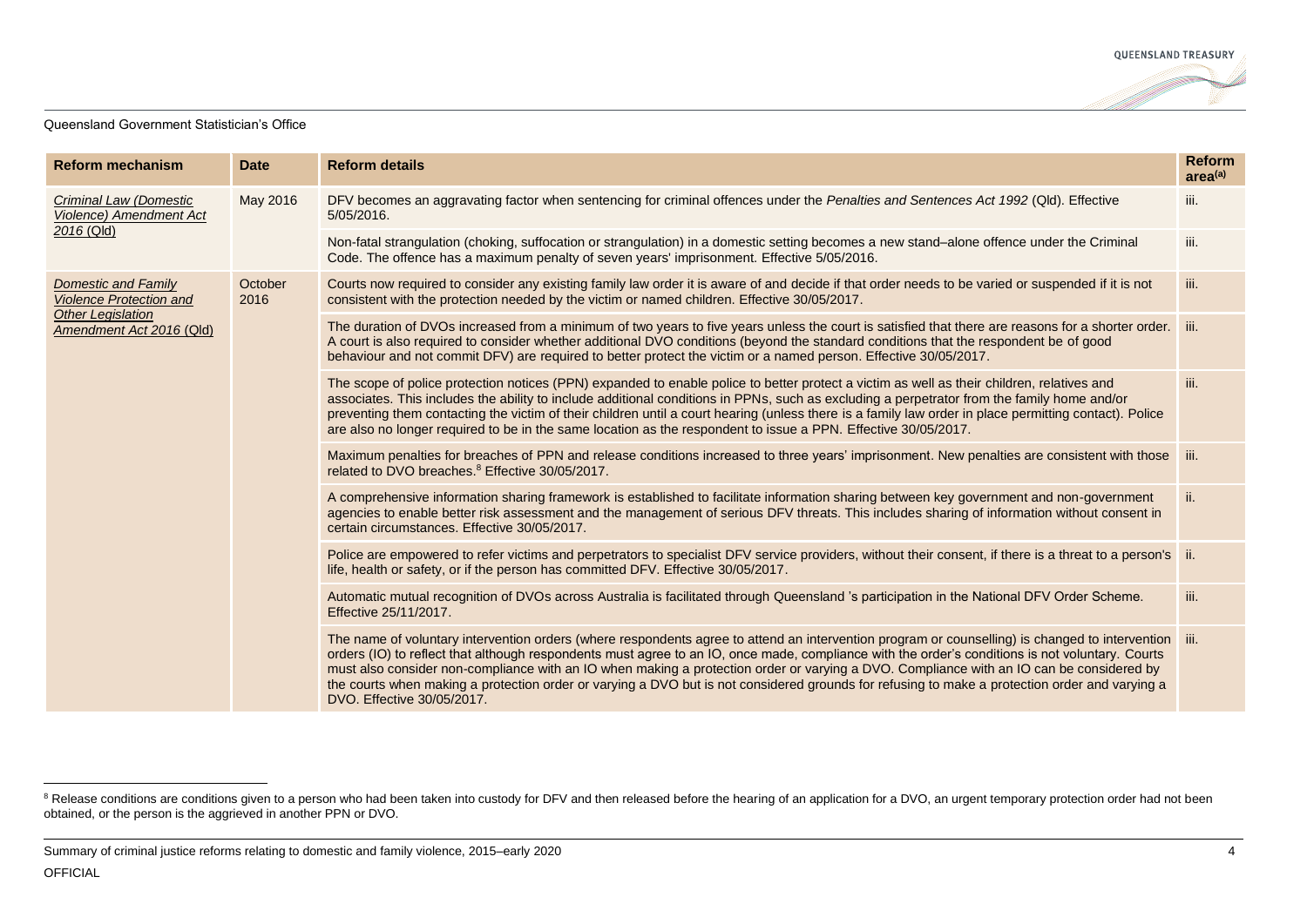

| <b>Reform mechanism</b>                                                                                        | <b>Date</b>       | <b>Reform details</b>                                                                                                                                                                                                                                                                                                                         | <b>Reform</b><br>area <sup>(a)</sup> |
|----------------------------------------------------------------------------------------------------------------|-------------------|-----------------------------------------------------------------------------------------------------------------------------------------------------------------------------------------------------------------------------------------------------------------------------------------------------------------------------------------------|--------------------------------------|
| Bail (Domestic Violence) and<br><b>Another Act Amendment Act</b><br>2017 (Qld)                                 | March 2017        | The usual presumption in favour of bail is reversed in circumstances where the alleged offender is charged with relevant DFV offence/s. Effective iii.<br>30/03/2017.                                                                                                                                                                         |                                      |
|                                                                                                                |                   | The courts and police required to consider the risk of further DFV and associated DFV when deciding bail applications by DFV offenders.<br>Effective 30/03/2017.                                                                                                                                                                              | iii.                                 |
|                                                                                                                |                   | Decisions to release alleged DFV offenders from custody on bail can be stayed for up to three business days to allow for an urgent review of the<br>bail decision in a higher court. Effective 30/03/2017.                                                                                                                                    | iii.                                 |
|                                                                                                                |                   | A special bail condition enabling police or courts to require defendants charged with DFV offences to wear a GPS tracking device while on bail is iii.<br>introduced. Effective 31/03/2018.                                                                                                                                                   |                                      |
|                                                                                                                |                   | Mandatory reporting provision to the parole system is introduced that requires victims of DFV to be notified of a prisoner's release to the<br>community through the expansion of the Queensland Corrective Services' Victims Register. This notification occurs irrespective of what the<br>prisoner was convicted of. Effective 30/03/2017. | iii.                                 |
| <b>Victims of Crime Assistance</b>                                                                             | March 2017        | Clarification on the availability of financial assistance for victims of DFV, including victims of emotional abuse. Effective 1/07/2017.                                                                                                                                                                                                      | ii.                                  |
| and Other Legislation<br>Amendment Act 2017 (Qld)                                                              |                   | The establishment of absolute privilege in preliminary proceedings and qualified privilege in other proceedings to protect confidentiality of<br>communications between counsellors and victims of sexual assault. Established 1/12/2017.                                                                                                     | ii.                                  |
| <b>Corrective Services (Parole</b><br>Board) and Other Legislation<br>Amendment Act 2017 (Qld)                 | May 2017          | The chief executive (Corrective Services) can require an offender who is released on parole to wear a device for monitoring the offender's<br>location. Effective 26/05/2017.                                                                                                                                                                 | iii.                                 |
| Land, Explosives and Other<br><b>Legislation Amendment Act</b><br>$2019$ (Qld)                                 | <b>March 2019</b> | People with a DVO against them will no longer be able to hold an explosives licence. The Explosives Inspectorate will work closely with the<br>Queensland Police Service (QPS) to ensure initial and ongoing checks are made to ensure those holding explosives licenses are not subject to a<br>DVO. Effective 1/02/2020.                    | iii.                                 |
| <b>Police Powers and</b><br><b>Responsiblities and Other</b><br><b>Legislation Amendment Act</b><br>2020 (Qld) | February<br>2020  | Police officers have been given new search powers which enables them to search a person for potentially dangerous items, prior to transporting<br>them, in cases where police believe an individual is involved in a DFV situation and needs to be transported to another location. Effective<br>26/02/2020.                                  | iii.                                 |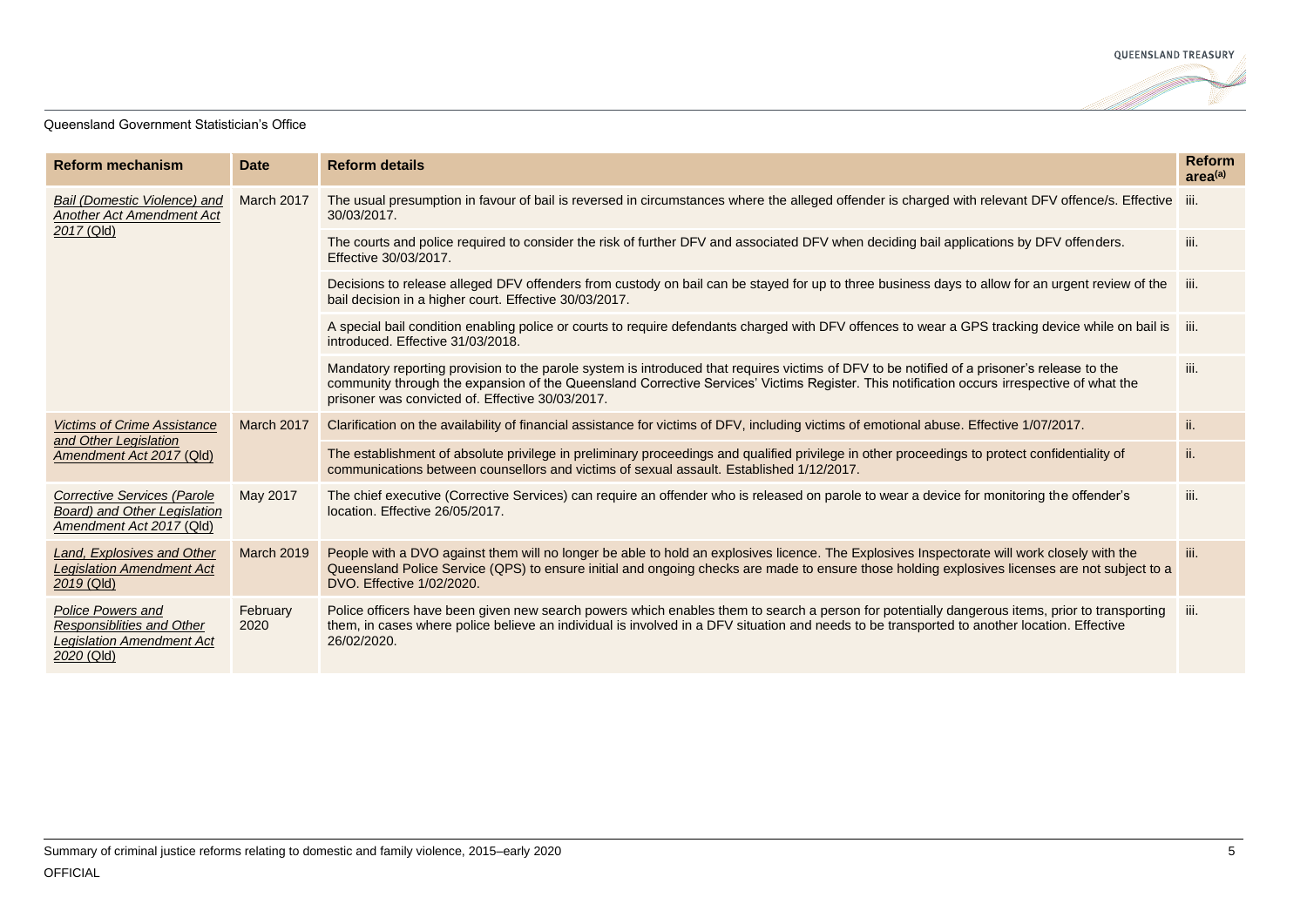

| <b>Reform mechanism</b>                                                                           | <b>Date</b>       | <b>Reform details</b>                                                                                                                                                                                                                                                                                                                                                                                                                                                                                                                                                                                                                                                                                                                                                                                                | <b>Reform</b><br>area <sup>(a)</sup> |
|---------------------------------------------------------------------------------------------------|-------------------|----------------------------------------------------------------------------------------------------------------------------------------------------------------------------------------------------------------------------------------------------------------------------------------------------------------------------------------------------------------------------------------------------------------------------------------------------------------------------------------------------------------------------------------------------------------------------------------------------------------------------------------------------------------------------------------------------------------------------------------------------------------------------------------------------------------------|--------------------------------------|
| <b>Court response</b>                                                                             |                   |                                                                                                                                                                                                                                                                                                                                                                                                                                                                                                                                                                                                                                                                                                                                                                                                                      |                                      |
| Establishment of specialist<br>domestic and family violence<br>court at Southport <sup>9,10</sup> | September<br>2015 | The specialist domestic and family violence court is designed to better handle the unique character of DFV matters. It operates as a central<br>location for civil and criminal DFV matters to be processed within the magistrate court jurisdiction. Unique components of the Southport specialist<br>court include:<br>• dedicated magistrates with expertise in DFV matters<br>• civil cases follow the magistrate who first heard the case<br>• dedicated case managers, court registry and information desk<br>• a dedicated specialist prosecutorial division<br>• duty lawyers to provide advice and representation for either party<br>• court support/liaison workers to assist the aggrieved and the respondent<br>• multiagency DFV service integration and collaboration facilitated through colocation. | iii.                                 |
| DFV Best practice<br>guidelines <sup>11</sup>                                                     | 2015              | Legal Aid Queensland released a number of best practice guidelines in relation to domestic violence. One example, Best practice guidelines for<br>lawyers working with respondents in domestic violence proceedings, focuses on the need for legal practitioners to maintain knowledge and<br>awareness about domestic violence, prioritise the safety of all those involved, and to facilitate respondents' accountability.                                                                                                                                                                                                                                                                                                                                                                                         | iii.                                 |
| DFV Duty lawyers <sup>12</sup>                                                                    | 2015-2018         | Expansion of the domestic violence duty lawyer service, through Legal Aid Queensland, to a total of 17 locations across the state (Beenleigh,<br>Brisbane, Bundaberg, Caboolture, Cairns, Holland Park, Ipswich, Mackay, Maroochydore, Pine Rivers, Redcliffe, Richlands, Rockhampton,<br>Sandgate, Southport, Toowoomba, and Townsville). Services are provided to both victims and defendants.                                                                                                                                                                                                                                                                                                                                                                                                                     | iii.                                 |
| Enhancing awareness of<br>court processes <sup>13,14</sup>                                        | 2015              | Improving access to tools and information to enhance awareness of court processes for victims and perpetrators, such as an online form guide<br>for DVO applications and a series of videos of the DFV court process.                                                                                                                                                                                                                                                                                                                                                                                                                                                                                                                                                                                                | ii.                                  |

<sup>&</sup>lt;sup>9</sup> Bond, C, Holder, R, Jeffries, S & Fleming, C 2017, *Evaluation of the specialist domestic and family violence court trial in Southport*, Griffith Criminology Institute, Griffith University, Brisbane, [<https://www.courts.qld.gov.au/\\_\\_data/assets/pdf\\_file/0007/515428/dfv-rpt-evaluation-dfv-court-southport-summary-and-final.pdf>](https://www.courts.qld.gov.au/__data/assets/pdf_file/0007/515428/dfv-rpt-evaluation-dfv-court-southport-summary-and-final.pdf).

<sup>&</sup>lt;sup>10</sup> Queensland Courts 2019, *Specialist domestic and family violence court*, [<https://www.courts.qld.gov.au/courts/domestic-and-family-violence-court>](https://www.courts.qld.gov.au/courts/domestic-and-family-violence-court).

<sup>11</sup> Legal Aid Queensland 2019, *Best practice guidelines*, [<http://www.legalaid.qld.gov.au/About-us/Policies-and-procedures/Best-practice-guidelines>](http://www.legalaid.qld.gov.au/About-us/Policies-and-procedures/Best-practice-guidelines)

<sup>&</sup>lt;sup>12</sup> Legal Aid Queensland 2019, *Domestic and family violence duty lawyer*, <http://www.legalaid.gld.gov.au/Find-legal-information/Relationships-and-children/Domestic-and-family-violence/Domestic-and-family-violence-duty[lawyer>](http://www.legalaid.qld.gov.au/Find-legal-information/Relationships-and-children/Domestic-and-family-violence/Domestic-and-family-violence-duty-lawyer).

<sup>&</sup>lt;sup>13</sup> Queensland Courts 2017, *How Queensland Courts is helping*, [<https://www.courts.qld.gov.au/going-to-court/domestic-violence/how-queensland-courts-is-helping>](https://www.courts.qld.gov.au/going-to-court/domestic-violence/how-queensland-courts-is-helping).

<sup>&</sup>lt;sup>14</sup> Queensland Government 2019, *End domestic and family violence: Strengthening justice system responses*, [<https://www.csyw.qld.gov.au/campaign/end-domestic-family-violence/our-progress/strengthening-justice](https://www.csyw.qld.gov.au/campaign/end-domestic-family-violence/our-progress/strengthening-justice-system-responses)[system-responses>](https://www.csyw.qld.gov.au/campaign/end-domestic-family-violence/our-progress/strengthening-justice-system-responses).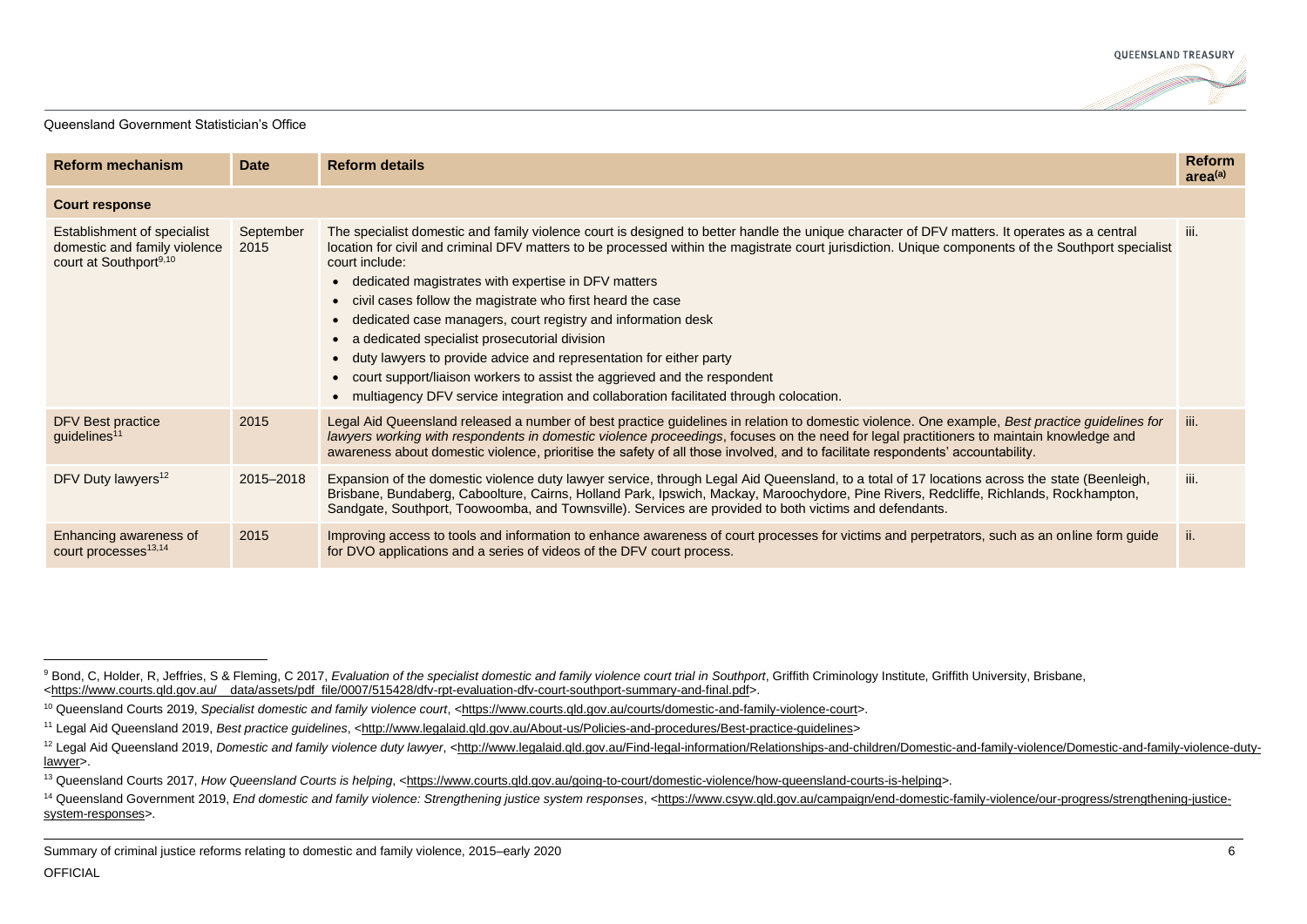

| <b>Reform mechanism</b>                                                          | <b>Date</b>      | <b>Reform details</b>                                                                                                                                                                                                                                                                                                                                                                                                                                                                                                     | <b>Reform</b><br>area <sup>(a)</sup> |
|----------------------------------------------------------------------------------|------------------|---------------------------------------------------------------------------------------------------------------------------------------------------------------------------------------------------------------------------------------------------------------------------------------------------------------------------------------------------------------------------------------------------------------------------------------------------------------------------------------------------------------------------|--------------------------------------|
| Integrated service response<br>tools $15$                                        | 2017             | Australia's National Research Organisation for Women's Safety (ANROWS) commissioned to co-design a suite of tools to support integrated<br>service responses to DFV. This includes a common risk and safety framework, a model for high risk intervention and supporting professional<br>resources. The framework and resources are being used at the trial sites and new high risk team locations.                                                                                                                       | ii.                                  |
| Interpreter services - Best<br>practice guidelines <sup>16,17</sup>              | 2017             | QPS and Queensland Courts have improved access to interpreter services for people who have difficulty communicating in English.                                                                                                                                                                                                                                                                                                                                                                                           | ii.                                  |
| DFV high risk teams <sup>14</sup>                                                | 2017-2019        | Implementation of high risk teams in eight locations (Logan/Beenleigh, Mount Isa, Cherbourg, Brisbane, Cairns, Ipswich, Mackay and Moreton)<br>for DFV cases coordinating service delivery from government and non-government agencies including, but not limited to police, health,<br>corrections, and other domestic violence services. The intent is multifaceted, focusing primarily on reducing revictimization and ensuring<br>protection of the aggrieved and holding perpetrators accountable for their actions. | ii.                                  |
| Rollout of other specialist<br>DFV courts <sup>18,19</sup>                       | 2017-2020        | After a successful 22-month trial at Southport, specialist DFV approaches have been established in Beenleigh, Townsville, Mount Isa and Palm<br>Island. A specialist DFV magistrate from Townsville circuits to Mount Isa and Palm Island and offers a culturally responsive approach for<br>Aboriginal and Torres Strait Islanders.                                                                                                                                                                                      | iii.                                 |
| Domestic and Family<br>Violence Benchbook <sup>20</sup>                          | 2018             | The Benchbook – Domestic and Family Violence Protection Act 2012 outlines the relevant law and suggested procedure for judicial officers who<br>deal with DFV applications.                                                                                                                                                                                                                                                                                                                                               | iii.                                 |
| Domestic and Family<br><b>Violence Best Practice</b><br>Guidelines <sup>21</sup> | <b>July 2016</b> | The Queensland Law Society developed the Domestic and Family Violence Best Practice Guidelines to assist practitioners in dealing with legal<br>matters that are impacted by domestic and family violence.                                                                                                                                                                                                                                                                                                                | iii.                                 |
| The Domestic and Family<br><b>Violence Prevention</b><br>Council <sup>22</sup>   | February<br>2020 | A DFV Prevention Council was established to oversee the Third Action Plan of the Domestic and Family Violence Prevention Strategy (2019–20<br>to 2021–22) following the end of the Domestic and Family Violence Implementation Council which oversaw the implementation of<br>recommendations made in the Not Now, Not Ever report.                                                                                                                                                                                       | ∟ii.                                 |

- <sup>17</sup> Queensland Police Service 2017, *Use of interpreters in domestic and family violence incidents*, Brisbane, [<https://www.police.qld.gov.au/sites/default/files/2018-](https://www.police.qld.gov.au/sites/default/files/2018-10/DFV_InterpreterGuidelinesFinal%20Approved%20v1.0.pdf)
- [10/DFV\\_InterpreterGuidelinesFinal%20Approved%20v1.0.pdf>](https://www.police.qld.gov.au/sites/default/files/2018-10/DFV_InterpreterGuidelinesFinal%20Approved%20v1.0.pdf)

<sup>15</sup> Queensland Government 2019, *End domestic and family violence: Integrated service responses*, [<https://www.csyw.qld.gov.au/campaign/end-domestic-family-violence/our-progress/enhancing-service](https://www.csyw.qld.gov.au/campaign/end-domestic-family-violence/our-progress/enhancing-service-responses/integrated-service-responses)[responses/integrated-service-responses>](https://www.csyw.qld.gov.au/campaign/end-domestic-family-violence/our-progress/enhancing-service-responses/integrated-service-responses).

<sup>&</sup>lt;sup>16</sup> Department of Justice and Attorney-General 2019, *Domestic and family violence reform*, [<https://www.justice.qld.gov.au/corporate/justice-initiatives/domestic-and-family-violence-reform>](https://www.justice.qld.gov.au/corporate/justice-initiatives/domestic-and-family-violence-reform).

<sup>&</sup>lt;sup>18</sup> Department of Justice and Attorney-General 2019, *Domestic and family violence reform*, [<https://www.justice.qld.gov.au/corporate/justice-initiatives/domestic-and-family-violence-reform>](https://www.justice.qld.gov.au/corporate/justice-initiatives/domestic-and-family-violence-reform).

<sup>19</sup> Queensland Courts 2019, *Specialist domestic and family violence court*, [<https://www.courts.qld.gov.au/courts/domestic-and-family-violence-court>](https://www.courts.qld.gov.au/courts/domestic-and-family-violence-court).

<sup>20</sup> Magistrates Court of Queensland 2018, *Benchbook – Domestic and Family Violence Protection Act 2012*, Brisbane, [<https://www.courts.qld.gov.au/\\_\\_data/assets/pdf\\_file/0020/435026/dv-bench-book.pdf>](https://www.courts.qld.gov.au/__data/assets/pdf_file/0020/435026/dv-bench-book.pdf)

<sup>&</sup>lt;sup>21</sup> Queensland Law Society 2020, *Domestic and Family Violence Best Practice Guidelines*, Brisbane, [<https://www.qls.com.au/For\\_the\\_profession/Advocacy/Domestic\\_and\\_Family\\_Violence\\_Best\\_Practice\\_Guidelines>](https://www.qls.com.au/For_the_profession/Advocacy/Domestic_and_Family_Violence_Best_Practice_Guidelines).

<sup>22</sup> Queensland Government 2020, *New chapter for domestic and family violence reform*, Brisbane, [<http://statements.qld.gov.au/Statement/2020/2/28/new-chapter-for-domestic-and-family-violence-reform>](http://statements.qld.gov.au/Statement/2020/2/28/new-chapter-for-domestic-and-family-violence-reform).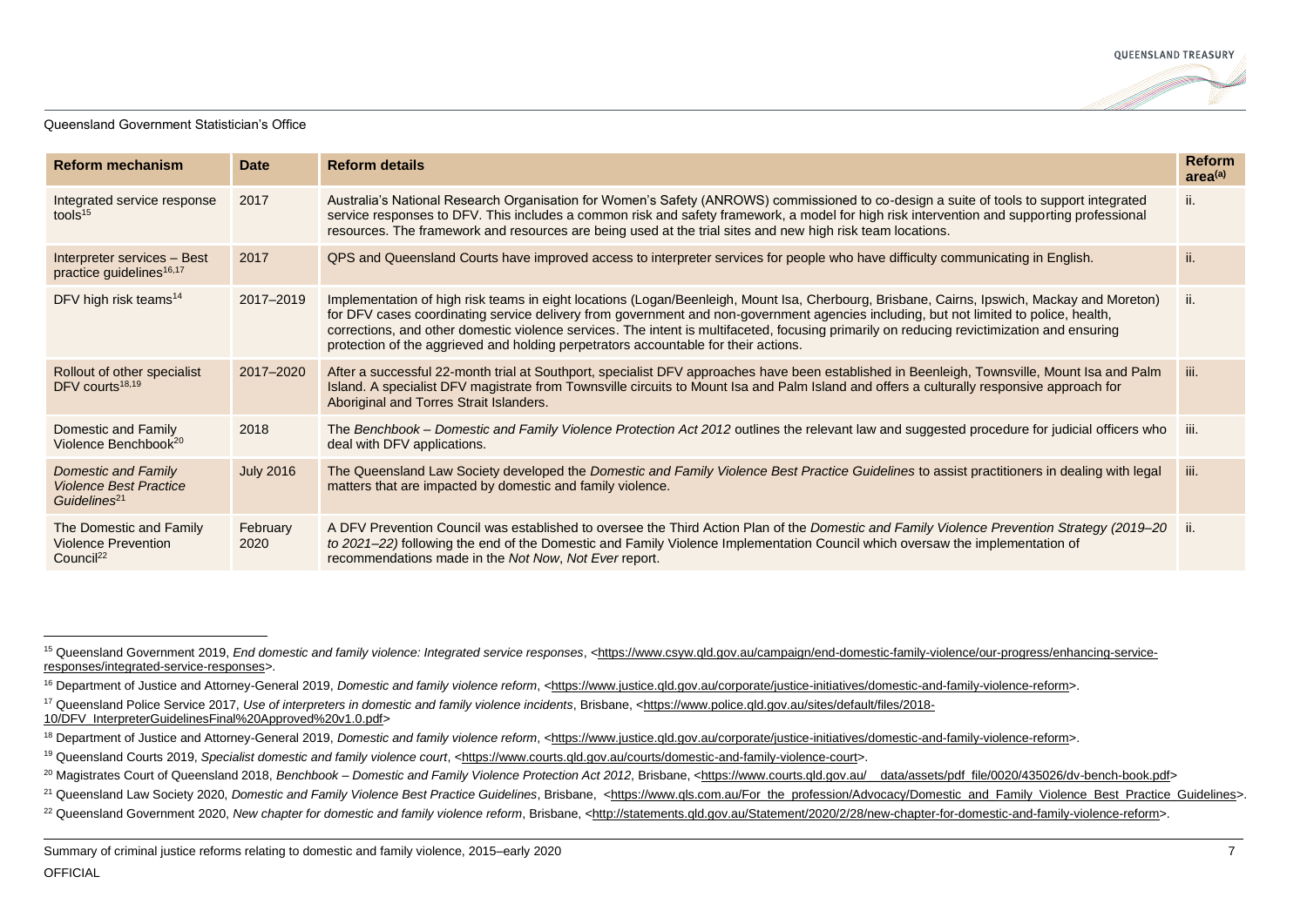

| <b>Reform mechanism</b>                                 | <b>Date</b> | <b>Reform details</b>                                                                                                                                                                                                                                                                                                                                                                                                                                                                                                                                                                                                                                                                                                                                                                                                                                                                                                                                                                                                                                                                                                                                                                                                                                                                                                                                                                                                                                                                                                                                                                                                                                                                                                                                                                                                                                                                                                                                                                                                                                                                                                              | <b>Reform</b><br>area <sup>(a)</sup> |
|---------------------------------------------------------|-------------|------------------------------------------------------------------------------------------------------------------------------------------------------------------------------------------------------------------------------------------------------------------------------------------------------------------------------------------------------------------------------------------------------------------------------------------------------------------------------------------------------------------------------------------------------------------------------------------------------------------------------------------------------------------------------------------------------------------------------------------------------------------------------------------------------------------------------------------------------------------------------------------------------------------------------------------------------------------------------------------------------------------------------------------------------------------------------------------------------------------------------------------------------------------------------------------------------------------------------------------------------------------------------------------------------------------------------------------------------------------------------------------------------------------------------------------------------------------------------------------------------------------------------------------------------------------------------------------------------------------------------------------------------------------------------------------------------------------------------------------------------------------------------------------------------------------------------------------------------------------------------------------------------------------------------------------------------------------------------------------------------------------------------------------------------------------------------------------------------------------------------------|--------------------------------------|
| Policing response <sup>23,24,25,26</sup>                |             |                                                                                                                                                                                                                                                                                                                                                                                                                                                                                                                                                                                                                                                                                                                                                                                                                                                                                                                                                                                                                                                                                                                                                                                                                                                                                                                                                                                                                                                                                                                                                                                                                                                                                                                                                                                                                                                                                                                                                                                                                                                                                                                                    |                                      |
| <b>Queensland Police Service</b><br>DFV roles and units | 2015-2018   | Appointment of a Deputy Commissioner, Domestic and Family Violence Cultural Change Champion and designated Assistant Commissioner iii.<br>Community Contact Command as senior officers responsible for overseeing the delivery of the QPS DFV reforms<br>Reinstatement of the State Domestic and Family Violence Coordinator, and the creation the Domestic, Family Violence and Vulnerable<br>$\bullet$<br>Persons Unit in late 2015. An Inspector and Senior Sergeant within the Community Contact Command have been appointed to coordinate<br>DFV-related research, analysis and operational policy development as part of the reestablishment of the QPS Domestic, Family and<br>Vulnerable Persons Unit.<br>Establishment of DFV teams in Gold Coast and Rockhampton, which are trialling different service delivery models to enhance police<br>responses to DFV.<br>Establishment of 24 additional DFV Coordinator officer positions allocated across Queensland (for a total of 54) and 20 DFV High Risk Team<br>$\bullet$<br>member positions to ensure police who deal with domestic and family violence daily are properly supported in their work.<br>Establishment of Vulnerable Persons Units in several police districts to ensure vulnerable people in the community, including those<br>experiencing DFV, are supported. Vulnerable Persons Units take a person-centric approach to policing, acknowledging DFV is multifaceted<br>and requires a holistic response.<br>• Sunshine Coast District DFV Perpetrator Engagement program designed to reduce recidivism by holding perpetrators accountable for their<br>actions and supporting behaviour change in collaboration with local DFV service providers.<br>Partnerships developed with non-government sector to provide specialist support to people experiencing DFV, ensuring victims and their<br>families are safe and perpetrators are held to account and receive support to change their behaviours.<br>Introduction of DFV coordinator officers within the Police Communications Centre to support frontline officers attending incidence of DFV. |                                      |
| Training                                                | 2016-2020   | Training of police officers in recognising or identifying DFV while building capacity to respond in appropriate and safe ways. Training included:<br>Vulnerable Persons Training, Non-lethal strangulation, Domestic and Family Violence Specialist Course and sponsoring QPS employees to<br>undertake the graduate certificate in domestic and family violence through the Queensland University of Technology and Central Queensland<br>University.                                                                                                                                                                                                                                                                                                                                                                                                                                                                                                                                                                                                                                                                                                                                                                                                                                                                                                                                                                                                                                                                                                                                                                                                                                                                                                                                                                                                                                                                                                                                                                                                                                                                             | iii.                                 |
| Charter of Victims' Rights<br>operationalisation        | 2018        | Operationalising the Charter of Victims' Rights from within the Victims of Crime Assistance Act 2009 (Qld) (VOCAA) in the QPS Operational<br>Procedures Manual.                                                                                                                                                                                                                                                                                                                                                                                                                                                                                                                                                                                                                                                                                                                                                                                                                                                                                                                                                                                                                                                                                                                                                                                                                                                                                                                                                                                                                                                                                                                                                                                                                                                                                                                                                                                                                                                                                                                                                                    | iii.                                 |

(a) Key areas of reform:

i. A significant shift in community attitudes and behaviours.

ii. An integrated response system that delivers the services and support that victims and perpetrators need.

iii. A stronger justice system response that will prioritise victim safety and protection and hold perpetrators to account.

<sup>26</sup> Input provided by QCS on 23 April 2020.

<sup>23</sup> Queensland Government 2015, *Queensland government response to the report of the special taskforce on domestic and family violence*, Brisbane, [<https://cabinet.qld.gov.au/documents/2015/Aug/RespNotNowDFV/Attachments/Response.PDF>](https://cabinet.qld.gov.au/documents/2015/Aug/RespNotNowDFV/Attachments/Response.PDF).

<sup>&</sup>lt;sup>24</sup> Queensland Government 2019, *End domestic and family violence: Policing response*, [<https://www.csyw.qld.gov.au/campaign/end-domestic-family-violence/our-progress/enhancing-service-responses/policing](https://www.csyw.qld.gov.au/campaign/end-domestic-family-violence/our-progress/enhancing-service-responses/policing-response)[response>](https://www.csyw.qld.gov.au/campaign/end-domestic-family-violence/our-progress/enhancing-service-responses/policing-response).

<sup>&</sup>lt;sup>25</sup> Queensland Police Service 2018, Operational procedures manual: Chapter 9 - Domestic Violence, Brisbane, [<https://www.police.qld.gov.au/sites/default/files/2019-12/OPM%20-%20Chapter%209%20-](https://www.police.qld.gov.au/sites/default/files/2019-12/OPM%20-%20Chapter%209%20-%20Domestic%20Violence.pdf) [%20Domestic%20Violence.pdf>](https://www.police.qld.gov.au/sites/default/files/2019-12/OPM%20-%20Chapter%209%20-%20Domestic%20Violence.pdf).